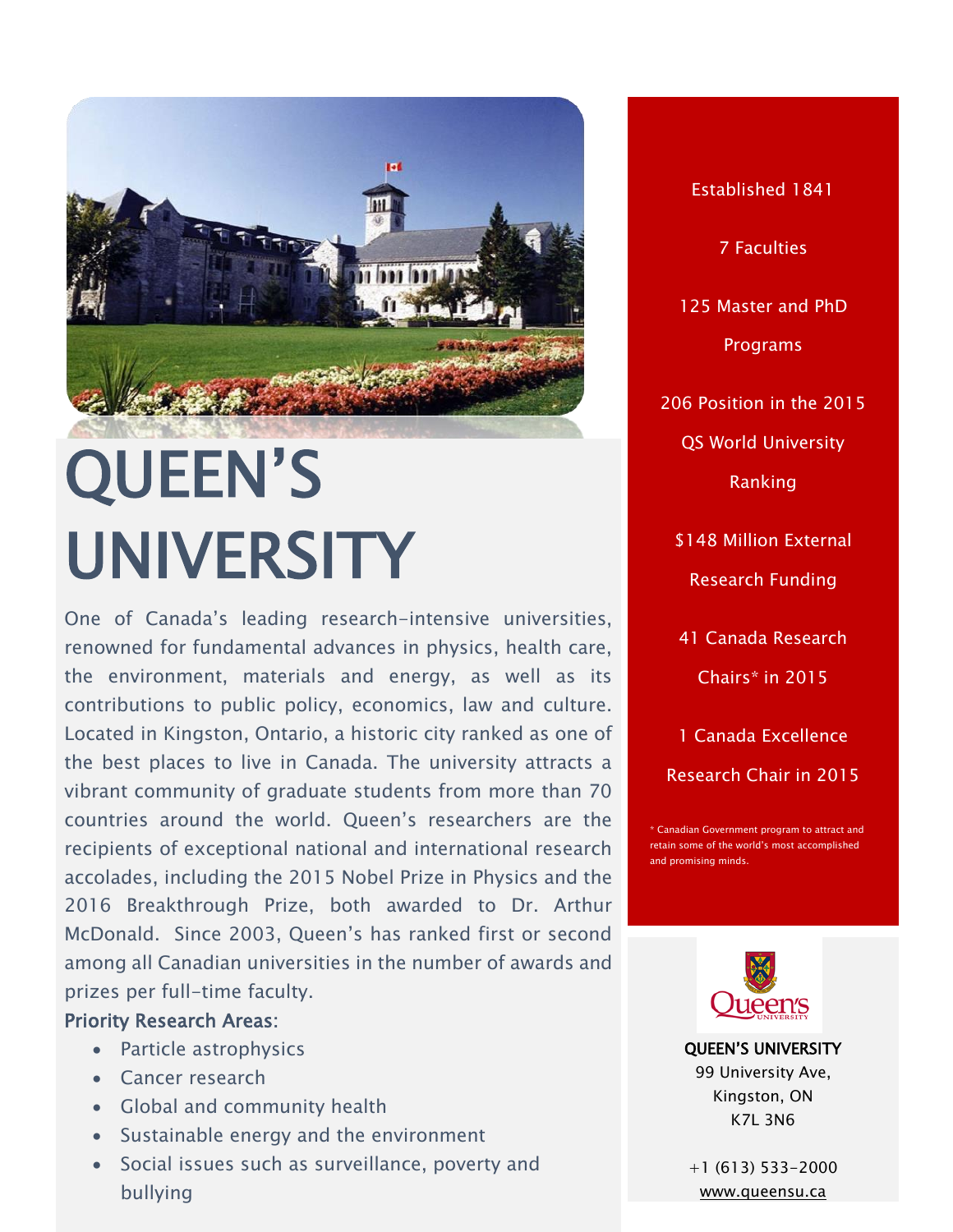## Queen's University Highlights

Queen's Professor Emeritus Dr. Arthur B. McDonald was awarded the 2015 Nobel Prize in Physics and the 2016 Breakthrough Prize in Fundamental Physics for his research on neutrinos, fundamental building blocks of nature essential to our understanding of the universe. [More about research at Queen's](http://queensu.ca/research).

Queen's is home to more than 20 specialized **research centers and institutes**, including the Fuel Cell Research Centre, the High Performance Computing Virtual Laboratory and the Centre for Health Service and Policy Research.

Queen's has more than 4,300 graduate students, 24 per cent of whom are international students from more than 70 countries, including exchange students. See more quick [facts about Queen's](http://www.queensu.ca/discover/quickfacts).

95 per cent of all Queen's students (both undergraduates and graduate students) come from outside of Kingston. International students, including exchange students, make up approximately nine per cent of the full-time student population.

Kingston, home to Queen's University has been named by the **BBC as one of the world's** [great university towns to live in.](http://www.bbc.com/travel/story/20131119-living-in-great-university-towns)

Queen's offers one of the most comprehensive professional development programs for academic, professional and personal success called ["Expanding Horizons"](http://www.queensu.ca/exph)

[Queen's University International Centre](http://quic.queensu.ca/about-quic) is an international education support service for students, faculty and staff at Queen's. Through its educational and training activities the Centre promotes an internationally informed and cross culturally sensitive university community enhancing and diversifying the international learning environment.